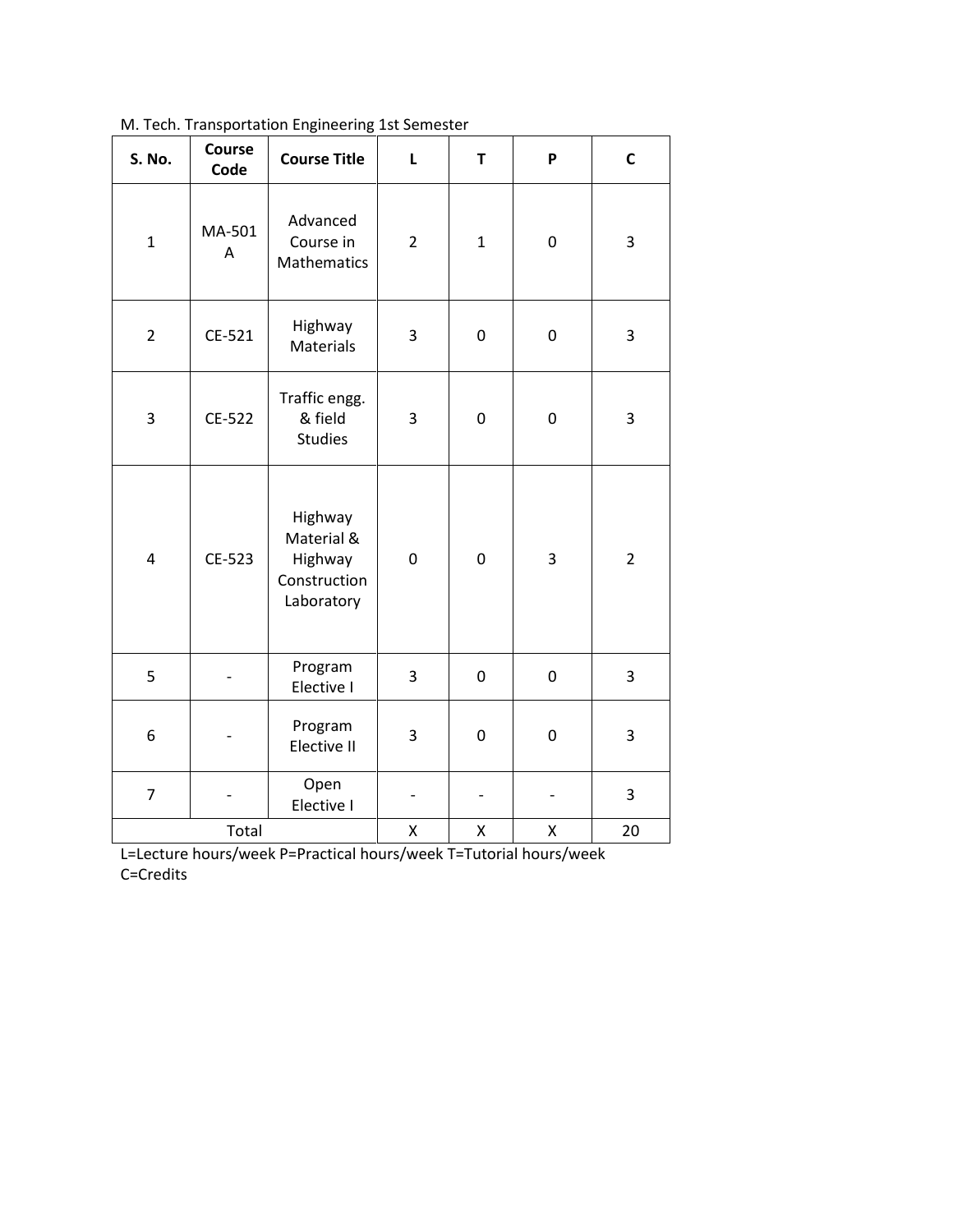M. Tech. In Transportation Engineering:

CE 521 Highway Materials

Cr. 3: (3-0-0)

Soil, classification, nomenclature, desirable properties, laboratory and field test, IRC/MORT&H standards, materials for low cost roads, stabilized soil, lime, fly ash, and cement and soil-bitumen stabilization.

 Aggregate, classification, gradation, physical properties test, soil-aggregate and aggregate bitumen mixes, sub base, base and wearing course materials, quality manufacture of aggregates with respect to IRC/MORT&H specifications (clause 400) BM, soft aggregates, artificial aggregates, industrial waste as road aggregate, blending of aggregate by triangular chart, trial and error proportioning methods.

 Bitumen, origin, extraction, physical properties test, various terms used related to tar and bitumen, uses and application of different bituminous material in highway construction, bitumen chemistry, constituents structure, ageing, rheology of bituminous binders, Adhesion, failures, weathering of bituminous road materials, bituminous mixes, requirements of bituminous mixes, Marshall and other methods of bituminous mix design, IRC/ MORT&H specifications (clause 500), bitumen modification.

 Cement, constituents, environmental issues concrete, properties of cement in fresh and hardened state, test methods, durability properties, mineral admixtures, material specifications, Concrete Mix Design.

Reference Books:

1. Highway Materials: Robert D. Krebs and Richard D. Walker

2. Highway Engineering: Khanna & Justo

3. Bituminous Materials: HMSO

CE 522 Traffic Engineering And Field Studies

 $Cr. 3: (3-0-0)$ 

Introduction Definitions and normal scope of study within traffic engineering. Traffic characteristic: Review or road user characteristics and vehicular characteristics.

Various traffic studies:

i) Spot speed studies-data analysis and interpretations

ii) Speed and delay studies- Purpose, course of delay, various methods of speed and delay studies.

iii) Traffic volume studies and characteristics